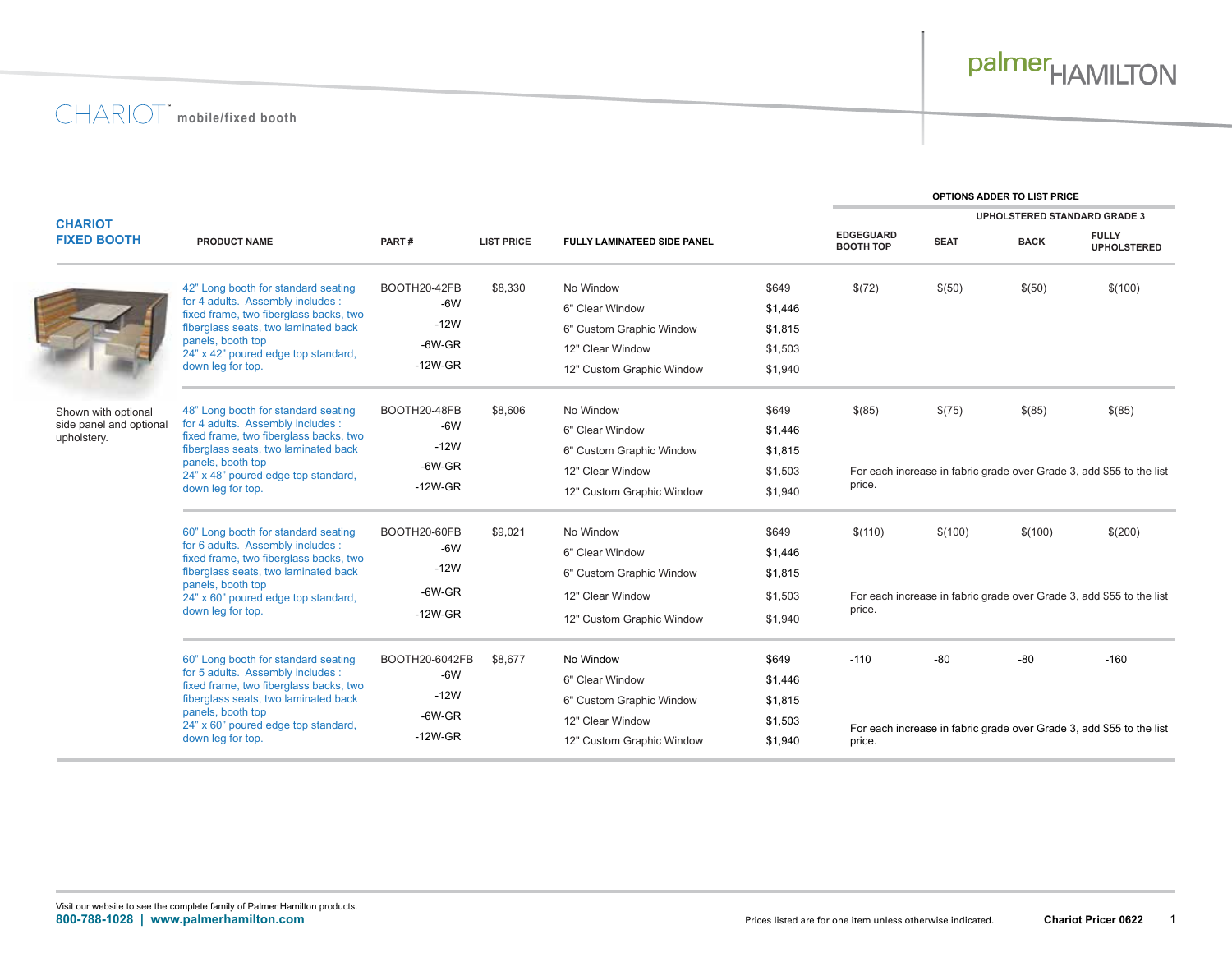

| <b>CHARIOT SETTEE</b><br><b>FIXED BOOTH</b> | <b>PRODUCT NAME</b>                                                                                                | PART#         |                   | OPTIONS ADDER TO PRICE LIST |                            |                                                                                                             |                   |                                                     |  |
|---------------------------------------------|--------------------------------------------------------------------------------------------------------------------|---------------|-------------------|-----------------------------|----------------------------|-------------------------------------------------------------------------------------------------------------|-------------------|-----------------------------------------------------|--|
|                                             |                                                                                                                    |               | <b>LIST PRICE</b> | <b>FULLY LAMINATED</b>      |                            | <b>UPHOLSTERED STANDARD GRADE 3</b>                                                                         |                   |                                                     |  |
|                                             |                                                                                                                    |               |                   | <b>SIDE PANEL</b>           | <b>EDGEGUARD BOOTH TOP</b> | <b>SEAT</b>                                                                                                 | <b>BACK</b>       | <b>FULLY UPHOLSTERED</b>                            |  |
|                                             | 42" Long fixed booth assembly includes:                                                                            | BOOTH20-42FBS | \$3,975           | N/A                         | N/A                        | \$(25)                                                                                                      | \$(25)            | \$(50)                                              |  |
|                                             | fixed frame, fiberglass backs and seats,<br>and a laminated back panel.                                            |               |                   |                             |                            | For each increase in fabric grade over Grade 3, add<br>\$58 to the list price.                              |                   |                                                     |  |
|                                             | 48" Long fixed booth assembly includes:<br>fixed frame, fiberglass backs and seats,<br>and a laminated back panel. | BOOTH20-48FBS | \$4,150           | N/A                         | N/A                        | \$(75)<br>$$(37)$ $$(37)$<br>For each increase in fabric grade over Grade 3, add<br>\$58 to the list price. |                   |                                                     |  |
| Shown with optional upholstery.             |                                                                                                                    |               |                   |                             |                            |                                                                                                             |                   |                                                     |  |
|                                             | 60" Long fixed booth assembly includes:<br>fixed frame, fiberglass backs and seats,<br>and a laminated back panel. | BOOTH20-60FBS | \$4,383           | N/A                         | N/A                        | \$(50)<br>\$58 to the list price.                                                                           | \$(50)<br>\$(100) | For each increase in fabric grade over Grade 3, add |  |
|                                             | Fixed booth mover 42/48/60                                                                                         | BOOTH20-UIBM  | \$3,658           |                             |                            |                                                                                                             |                   |                                                     |  |
|                                             |                                                                                                                    |               |                   |                             |                            |                                                                                                             |                   |                                                     |  |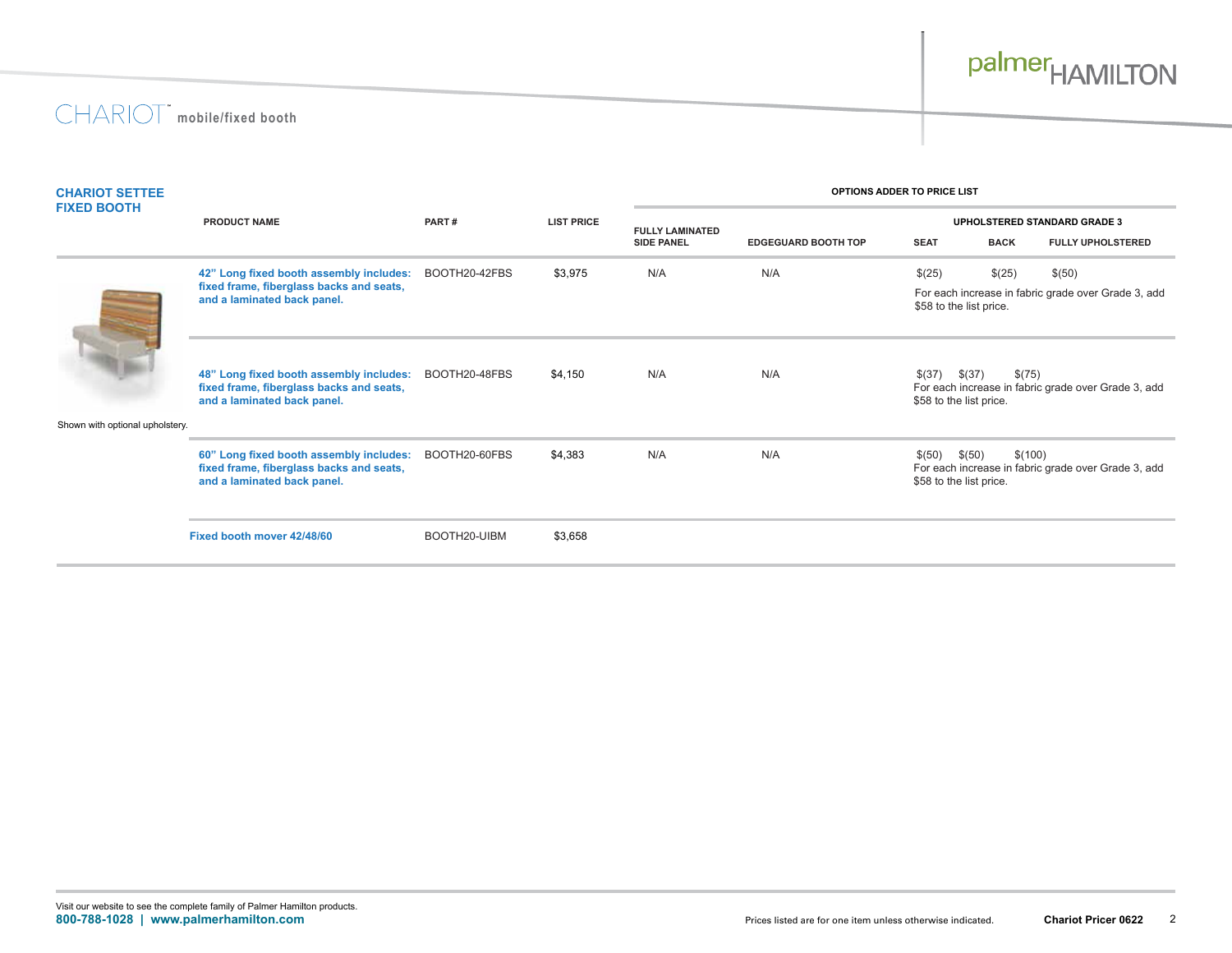# palmer<sub>HAMILTON</sub>

|                                                                                                                                                                                                                       |                                                                                                                                   |                           |                   |                                       | OPTIONS ADDER TO LIST PRICE          |                                                                                |             |                                                                                                               |  |
|-----------------------------------------------------------------------------------------------------------------------------------------------------------------------------------------------------------------------|-----------------------------------------------------------------------------------------------------------------------------------|---------------------------|-------------------|---------------------------------------|--------------------------------------|--------------------------------------------------------------------------------|-------------|---------------------------------------------------------------------------------------------------------------|--|
|                                                                                                                                                                                                                       |                                                                                                                                   |                           |                   |                                       | <b>UPHOLSTERED STANDARD GRADE 3</b>  |                                                                                |             |                                                                                                               |  |
| <b>PRODUCT NAME</b>                                                                                                                                                                                                   | PART#                                                                                                                             | <b>DESCRIPTION</b>        | <b>LIST PRICE</b> | <b>LAMINATED</b><br><b>SIDE PANEL</b> | <b>EDGEGUARD</b><br><b>BOOTH TOP</b> | <b>SEAT</b>                                                                    | <b>BACK</b> | <b>FULLY</b><br><b>UPHOLSTERED</b>                                                                            |  |
| 42" Long back to back booth assembly<br>includes: back to back frame, fiberglass                                                                                                                                      | BOOTH20-42B2B                                                                                                                     | No Window                 | \$6,410           | N/A                                   | N/A                                  | \$(50)                                                                         | \$(50)      | \$(100)                                                                                                       |  |
|                                                                                                                                                                                                                       | $-6W$                                                                                                                             | 6" Clear Window           | \$7,049           |                                       |                                      |                                                                                |             |                                                                                                               |  |
| panel. Optional 6' and 12' clear or custom                                                                                                                                                                            | $-12W$                                                                                                                            | 12" Clear Window          | \$7,183           |                                       |                                      |                                                                                |             |                                                                                                               |  |
|                                                                                                                                                                                                                       | $-6W$ -GR                                                                                                                         | 6" Custom Graphic Window  | \$7,452           |                                       |                                      |                                                                                |             | For each increase in fabric grade over Grade 3,                                                               |  |
|                                                                                                                                                                                                                       | $-12W$ -GR                                                                                                                        | 12" Custom Graphic Window | \$7,665           |                                       |                                      |                                                                                |             |                                                                                                               |  |
| 48" Long back to back booth assembly<br>includes: back to back frame, fiberglass<br>backs and seats, and a laminated back<br>panel. Optional 6' and 12' clear or custom<br>graphic window dividers are also available | BOOTH20-48B2B                                                                                                                     | No Window                 | \$6,612           | N/A                                   | N/A                                  | \$(75)                                                                         | \$(75)      | \$(150)                                                                                                       |  |
|                                                                                                                                                                                                                       | $-6W$                                                                                                                             | 6" Clear Window           | \$7,250           |                                       |                                      |                                                                                |             |                                                                                                               |  |
|                                                                                                                                                                                                                       | $-12W$                                                                                                                            | 12" Clear Window          | \$7,452           |                                       |                                      |                                                                                |             |                                                                                                               |  |
|                                                                                                                                                                                                                       | $-6W$ -GR                                                                                                                         | 6" Custom Graphic Window  | \$7,586           |                                       |                                      | For each increase in fabric grade over Grade 3,<br>add \$58 to the list price. |             |                                                                                                               |  |
|                                                                                                                                                                                                                       | $-12W$ -GR                                                                                                                        | 12" Custom Graphic Window | \$7,934           |                                       |                                      |                                                                                |             |                                                                                                               |  |
| 60" Long back to back booth assembly<br>includes: back to back frame, fiberglass<br>backs and seats, and a laminated back<br>panel. Optional 6' and 12' clear or custom                                               | BOOTH20-60B2B                                                                                                                     | No Window                 | \$6,874           | N/A                                   | N/A                                  | \$(100)                                                                        | \$(100)     | \$(200)                                                                                                       |  |
|                                                                                                                                                                                                                       | $-6W$                                                                                                                             | 6" Clear Window           | \$7,384           |                                       |                                      |                                                                                |             |                                                                                                               |  |
|                                                                                                                                                                                                                       | $-12W$                                                                                                                            | 12" Clear Window          | \$7,586           |                                       |                                      |                                                                                |             |                                                                                                               |  |
|                                                                                                                                                                                                                       | $-6W$ -GR                                                                                                                         | 6" Custom Graphic Window  | \$7,854           |                                       |                                      |                                                                                |             |                                                                                                               |  |
|                                                                                                                                                                                                                       | $-12W$ -GR                                                                                                                        | 12" Custom Graphic Window | \$8,068           |                                       |                                      |                                                                                |             |                                                                                                               |  |
|                                                                                                                                                                                                                       | backs and seats, and a laminated back<br>graphic window dividers are also available<br>graphic window dividers are also available |                           |                   |                                       | <b>FULLY</b>                         |                                                                                |             | add \$58 to the list price.<br>For each increase in fabric grade over Grade 3,<br>add \$58 to the list price. |  |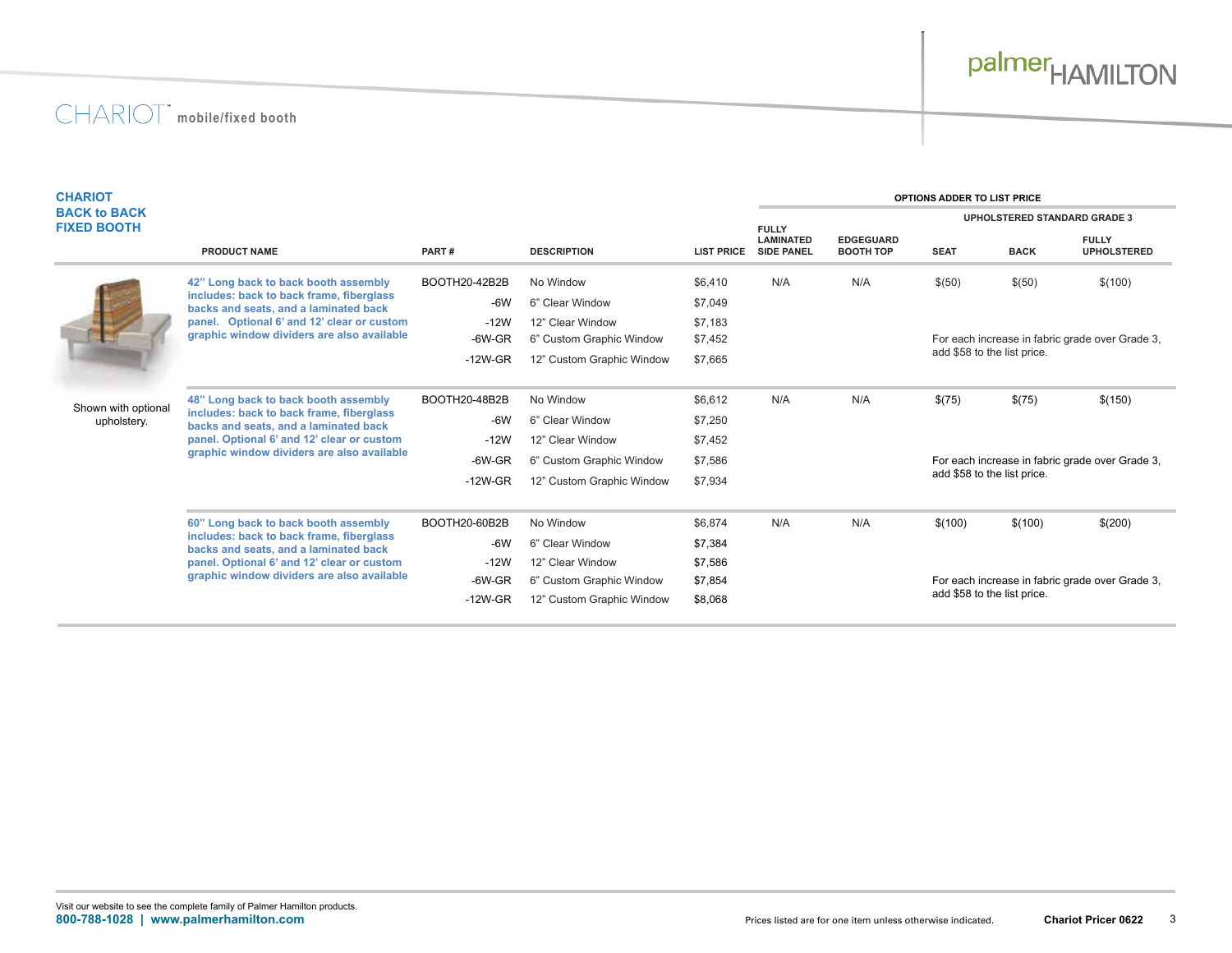**OPTIONS ADDER TO LIST PRICE**

| <b>CHARIOT</b><br><b>GO BOOTH</b> |                                                                                                                                                                                                                                                    |               |                   |                 |                   | <b>UPHOLSTERED STANDARD GRADE 3</b>  |                                                                                |                             |                                                 |
|-----------------------------------|----------------------------------------------------------------------------------------------------------------------------------------------------------------------------------------------------------------------------------------------------|---------------|-------------------|-----------------|-------------------|--------------------------------------|--------------------------------------------------------------------------------|-----------------------------|-------------------------------------------------|
|                                   | <b>PRODUCT NAME</b>                                                                                                                                                                                                                                | PART#         | <b>LIST PRICE</b> | <b>QUANTITY</b> | <b>TOTAL LIST</b> | <b>EDGEGUARD</b><br><b>BOOTH TOP</b> | <b>SEAT</b>                                                                    | <b>BACK</b>                 | <b>FULLY</b><br><b>UPHOLSTERED</b>              |
|                                   | <b>Single CHARIOT Folding Booth</b>                                                                                                                                                                                                                | BOOTH20-42FBB | \$4,100           | $\overline{2}$  | \$8,200           | \$(72)                               | \$(50)                                                                         | \$(50)                      | \$(100)                                         |
|                                   | Aero mobile flip-top table 24" x 42"                                                                                                                                                                                                               | ATTGOFT292442 | \$1,629           | $\mathbf 1$     | \$1,629           |                                      |                                                                                |                             |                                                 |
|                                   | Total for the 42" package<br>42" Long mobile booth with folding seat and<br>casters. Assembly includes: two mobile<br>frames, fiberglass backs and seat, and a<br>laminated back panel. Aero mobile flip-top<br>1 1/8" thick table with SMARTedge. | CHARIOT-42MB  |                   |                 | \$9,829           |                                      |                                                                                | add \$58 to the list price. | For each increase in fabric grade over Grade 3, |
|                                   | <b>Single CHARIOT Folding Booth</b>                                                                                                                                                                                                                | BOOTH20-48FBB | \$4,527           | 2               | \$9,054           | \$(85)                               | \$(75)                                                                         | \$(75)                      | \$(150)                                         |
|                                   | Aero mobile flip-top table 24" x 48"                                                                                                                                                                                                               | ATTGOFT292448 | \$1,674           | $\mathbf{1}$    | \$1,674           |                                      |                                                                                |                             |                                                 |
|                                   | Total for the 48" package<br>48" Long mobile booth with folding seat and<br>casters. Assembly includes: two mobile<br>frames, fiberglass backs and seat, and a<br>laminated back panel. Aero mobile flip-top<br>1 1/8" thick table with SMARTedge. | CHARIOT-48MB  |                   |                 | \$10,728          |                                      |                                                                                | add \$58 to the list price. | For each increase in fabric grade over Grade 3, |
|                                   | <b>Single CHARIOT Folding Booth</b>                                                                                                                                                                                                                | BOOTH20-60FBB | \$5,045           | $\overline{2}$  | \$10,090          | \$(110)                              | \$(100)                                                                        | \$(100)                     | \$(200)                                         |
|                                   | Aero mobile flip-top table 24" x 60"                                                                                                                                                                                                               | ATTGOFT292460 | \$1,716           | $\mathbf{1}$    | \$1,716           |                                      |                                                                                |                             |                                                 |
|                                   | Total for the 60" package                                                                                                                                                                                                                          | CHARIOT-60MB  |                   |                 | \$11,806          |                                      | For each increase in fabric grade over Grade 3,<br>add \$58 to the list price. |                             |                                                 |
|                                   | 60" Long mobile booth with folding seat and<br>casters. Assembly includes: two mobile<br>frames, fiberglass backs and seat, and a<br>laminated back panel. Aero mobile flip-top<br>1 1/8" thick table with SMARTedge.                              |               |                   |                 |                   |                                      |                                                                                |                             |                                                 |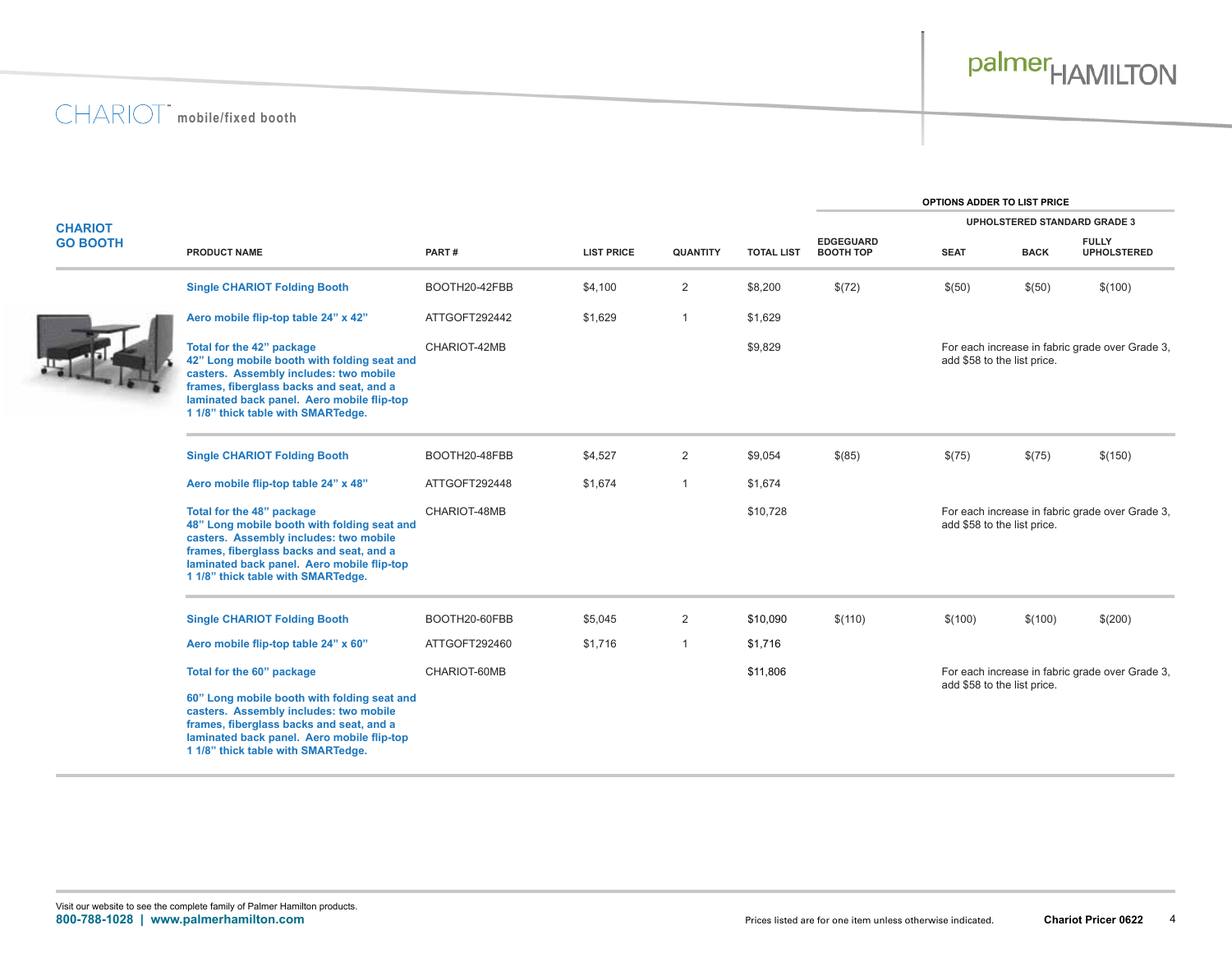

| <b>CHARIOT GO</b>                        |                                                        | OPTIONS ADDER TO LIST PRICE |                   |                                      |                                     |                                                                                |                                    |  |  |  |
|------------------------------------------|--------------------------------------------------------|-----------------------------|-------------------|--------------------------------------|-------------------------------------|--------------------------------------------------------------------------------|------------------------------------|--|--|--|
| <b>SINGLE UNIT</b>                       |                                                        |                             |                   |                                      | <b>UPHOLSTERED STANDARD GRADE 3</b> |                                                                                |                                    |  |  |  |
|                                          | <b>PRODUCT NAME</b>                                    | PART#                       | <b>LIST PRICE</b> | <b>EDGEGUARD</b><br><b>BOOTH TOP</b> | <b>SEAT</b>                         | <b>BACK</b>                                                                    | <b>FULLY</b><br><b>UPHOLSTERED</b> |  |  |  |
|                                          | 42" Long mobile booth with folding seat<br>and casters | BOOTH20-42FBB               | \$4,820           | N/A                                  | \$(50)                              | \$(50)                                                                         | \$(100)                            |  |  |  |
|                                          |                                                        |                             |                   |                                      |                                     | For each increase in fabric grade over Grade 3,<br>add \$58 to the list price. |                                    |  |  |  |
| Shown with optional<br>upholstered seat. | 48" Long mobile booth with folding seat<br>and casters | BOOTH20-48FBB               | \$4,982           | N/A                                  | \$(50)                              | \$(50)                                                                         | \$(100)                            |  |  |  |
|                                          | 60" Long mobile booth with folding seat<br>and casters | BOOTH20-60FBB               | \$5,045           | N/A                                  | \$(50)                              | \$(50)                                                                         | \$(100)                            |  |  |  |